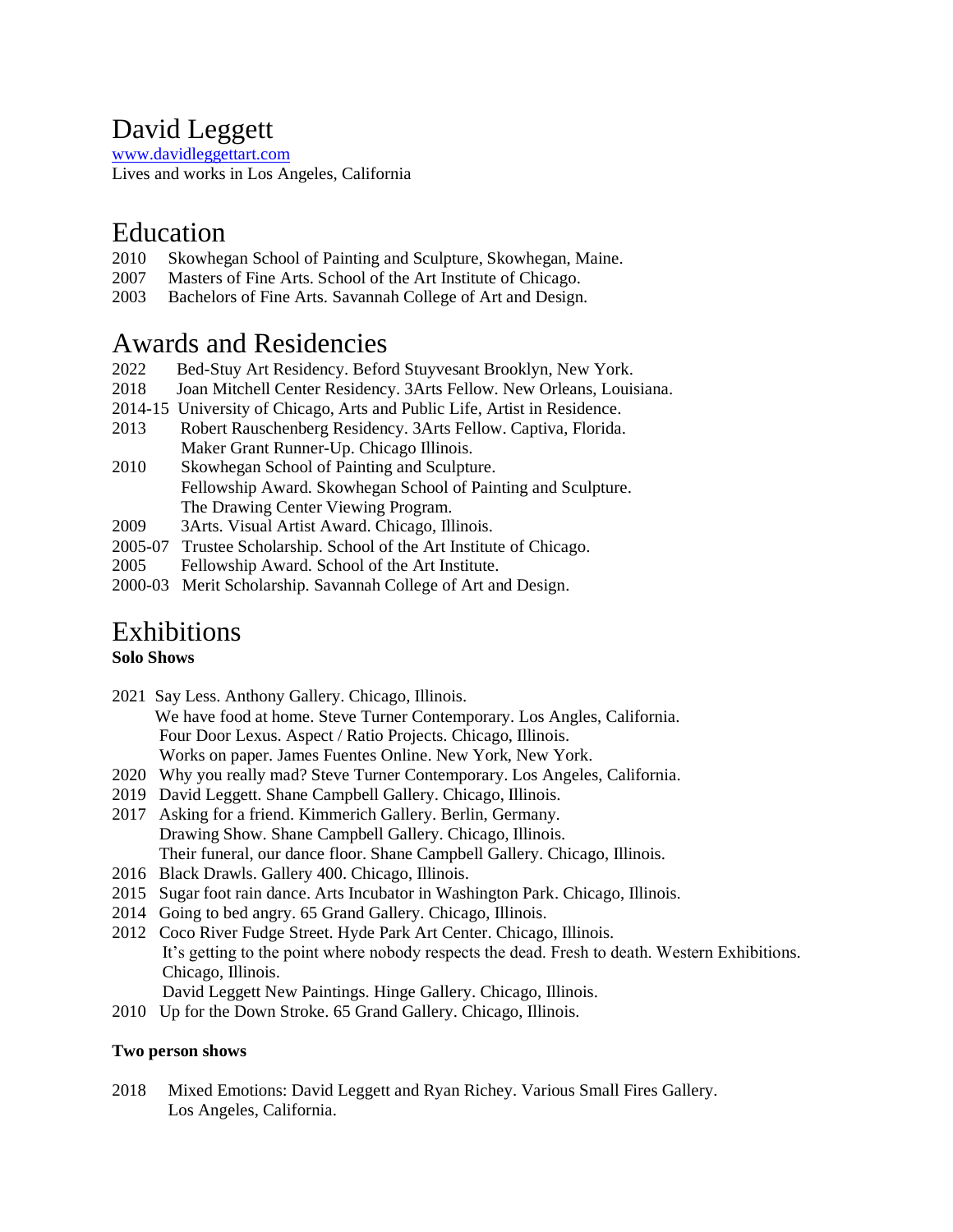### **Group shows**

| 2022 | All that light. Logan Center Exhibitions. Chicago, Illinois.                                                          |
|------|-----------------------------------------------------------------------------------------------------------------------|
|      | Hotline. Long Beach Museum of Art. Long Beach, California.                                                            |
| 2021 | Group Chat. Julius Caesar Gallery. Chicago, Illinois.                                                                 |
|      | This IS America. Kunstraum Potsdam. Potsdam, Germany.                                                                 |
|      | I AM NOT A CARTOON. StoveWorks. Chattanooga, Tennessee.                                                               |
|      | Something about us. Anthony Gallery. Chicago, Illinois.                                                               |
| 2020 | Fever Dream. Aspect / Ratio Projects. Chicago, Illinois.                                                              |
|      | Our World. Steve Turner Contemporary. Los Angeles, California.<br>Snacks. Standard Space. Sharon, Connecticut.        |
|      | Riders of the Red Horse. The Pit. Glendale, California.                                                               |
|      |                                                                                                                       |
|      | We used to gather. Library Street Collective. Detroit, Michigan.<br>Group Show. Zidoun & Bossuyt Gallery. Luxembourg. |
|      | Blackstract. Tag Gallery. Los Angeles, California.                                                                    |
|      |                                                                                                                       |
| 2019 | Eleven Figures in Two Parts. Atkinson Gallery. Santa Barbara, California.                                             |
|      | Depiction, Again. Kunstverein Langenhagen. Lower Saxony, Germany.<br>Island. Ramp Gallery. London, England.           |
|      | The Flat Files. The Pit. Glendale, California.                                                                        |
|      | Somebody Told Me You People Were Crazy. Hathaway Gallery. Atlanta, Georgia.                                           |
| 2018 | Above The Rim. Contemporary Art Museum. Raleigh, North Carolina.                                                      |
|      | The Unseen. James Fuentes Gallery. New York, New York.                                                                |
|      | Cosmic Traffic Jam. Zevitas Marcus Gallery. Los Angeles, California.                                                  |
|      | Hand-Eye Coordination: Sports and Art, curated by Abraham Ritchie. Western Exhibitions.                               |
|      | Chicago, Illinois.                                                                                                    |
| 2017 | Figured Out! Andrew Rafacz Gallery. Chicago, Illinois.                                                                |
|      | Council. Andrew Rafacz Gallery. Chicago, Illinois                                                                     |
| 2016 | Alex Becerra, David Leggett, William J. O'Brien. Kimmerich. Berlin, Germany.                                          |
|      | Death: A Summer Show. Trestle Projects. Brooklyn, New York.                                                           |
|      | Chicago and Vicinity. Shane Campbell Gallery. Chicago, Illinois.                                                      |
| 2015 | Three the hard way. Reva and David Logan Center for the Arts. University of Chicago. Chicago,                         |
|      | Illinois.                                                                                                             |
| 2014 | Ducks. Greenpoint Terminal Gallery. Brooklyn, New York.                                                               |
|      | Now Chicago! The Hughes Gallery. Sydney Australia.                                                                    |
|      | Poems in a Room. Magic Pictures. Philadelphia, Pennsylvania.                                                          |
| 2013 | Recess. South Side Community Art Center. Chicago, Illinois.                                                           |
|      | Thru-Lines. 65 Grand Gallery. Chicago, Illinois.                                                                      |
|      | Whisper Down the Lane. Gallery 400. Chicago, Illinois.                                                                |
|      | (I'm Your) Hoochie Coochie Man. Tracy Williams Ltd. New York, New York.                                               |
|      | Squirts: April Childers, David Leggett, Max Maslansky. Regina Rex. Queens, New York.                                  |
| 2012 | Romancing the Tone. Pittsburgh Center for the Arts. Pittsburgh, Pennsylvania.                                         |
|      | Afterimage. DePaul Art Museum. Chicago, Illinois.                                                                     |
|      | Where My Clone At? Double Break. San Diego, California.                                                               |
|      | Where My Clone At? 2 POVevolving Fine Art Printing Studio. Los Angeles, California.                                   |
|      | Blaque Lyte. ADA Gallery. Richmond, Virginia.                                                                         |
| 2011 | Museum as Hub: Alpha's bet is not over yet! The New Museum of Contemporary Art. New                                   |
|      | York, New York.                                                                                                       |
|      | Kodra 11 Contemporary Art Festival. Thessaloniki, Greece.                                                             |
|      | Is this thing on? Cobalt Studio. Chicago, Illinois.                                                                   |
|      | People Don't Like to Read Art. Western Exhibitions. Chicago, Illinois.                                                |
|      | The MDW Fair. The Geolofts. Chicago, Illinois.                                                                        |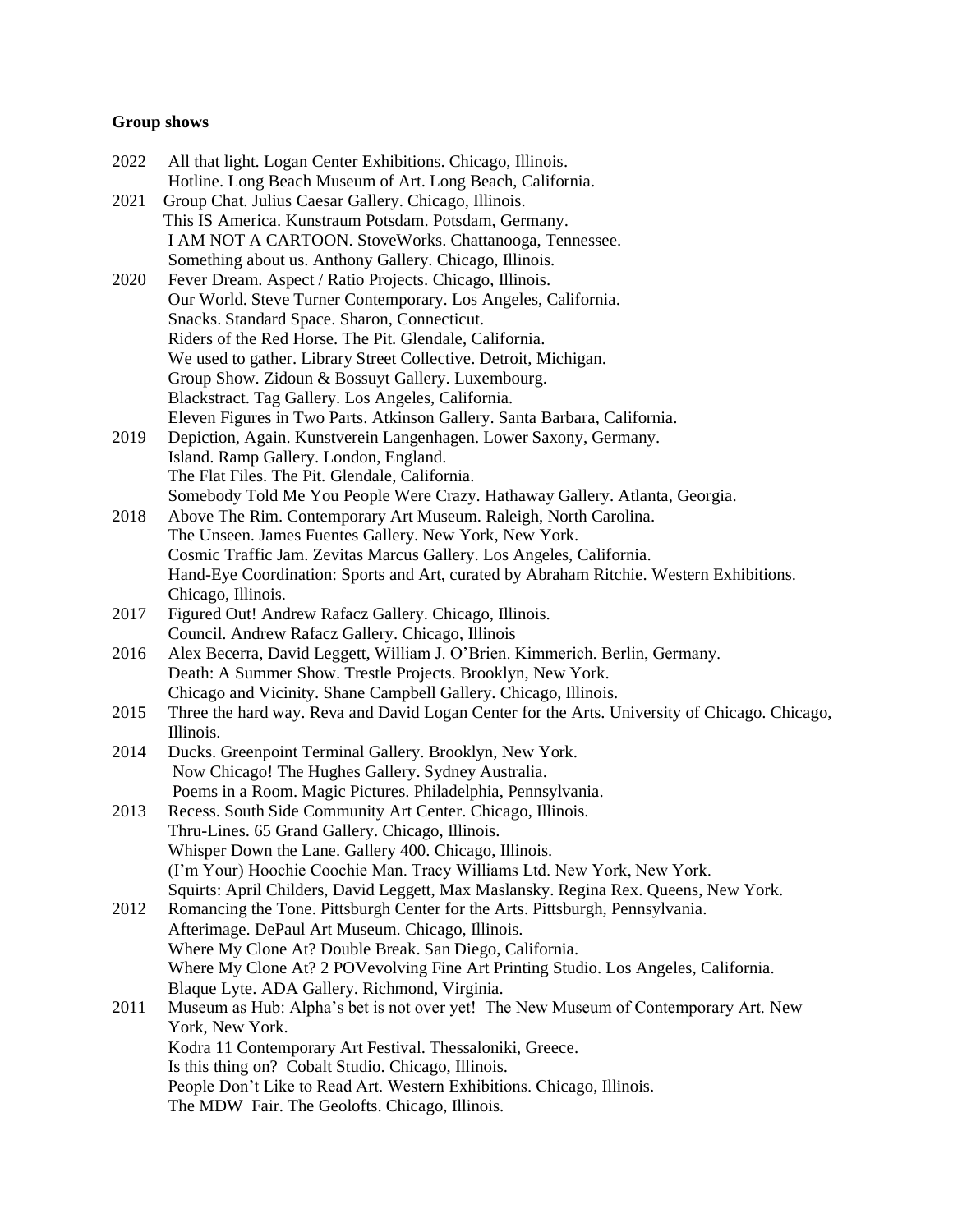West, Wester, Westest Pt. 2. Fecal Face Dot Gallery. San Francisco, California. Futuro Perfecto. Zora Space. Brooklyn, New York. Drop it like it's not. Murder Town Gallery. Chicago, Illinois. Psycha-Bobble. High Concept Laboratories. Chicago, Illinois. Skowhegan Alumni Exhibition. 92Y Tribeca. New York, New York. Heads on Poles. Western Exhibitions. Chicago, Illinois.

- 2010 Ah, Wilderness! Ebermoore Gallery. Chicago, Illinois. SK10-New works from the Skowhegan School of Painting and Sculpture, Class of 2010. Tompkins Projects. Brooklyn, New York.
- 2008 Disinhibition: Black Art Blue Humor. Hyde Park Art Center. Chicago, Illinois. Re:visions. Zolla Lieberman Gallery. Chicago, Illinois.

# Selected Bibliography

- 2021 Lordi, Emily, "The Black Recovery Stories Speaking to Individual and Collective Wellness", *The New York Times Magazine.*
- 2020 Drew, Kimberly and Worthan, Jenna, "Black Futures", *One World.* Gavin, Francesca, "The Age of Collage VOL. 3", *Gestalten.*
- 2019 Brown Moreira, Caira, "Transcendent Humor: A Review of David Leggett at Shane Campbell Gallery", *New City Art.*  Feaster, Felicia, "Artist lends irreverent touch to Hathaway group show", *The Atlanta Journal-Constitution.*
- 2018 Caldwell, C. Ellen, "Detouring Through Art, History & In Cosmic Traffic Jam", *Riot Material.* Nimptsch, Emily, "David Leggett and Ryan Richey: Mixed Emotions", *Riot Material.* Dambrot, NYS Shana, "Get Caught in a Cosmic Traffic Jam in Culver City", *LA Weekly.*
- 2017 New American Painting 131 midwest edition. Cardoza, Kerry, "David Leggett has the last laugh", *Chicago Reader.* J. Patrick Carney, Sean, " First Look", *Art in America.* Cardoza, Kerry, " Tough Love with a Glint of Humor", *Newcity Art.*
- 2016 Sargent, Antwaun, "An exhibit takes aim at art history, race, and Drake", *The Creators Project, Vice.*

Berlant, Lauren, "Comedy is a great way to break the news: A conversation with David Leggett", *Critical Inquiry.*

Petty, Felix, "David Leggett is the dark, comic art star of underground Chicago", *i-D, Vice.* Sierzputowski, Kate, "David Leggett's User Generated Satire", *Inside/Within.* 

- 2015 Ungur, Laura, "Dry Magazine Artist Interview", *Dry Magazine.*
- 2014 Forrest, Nicholas, "Now Chicago!" at The Hughes Gallery, Sydney," *Blouin Artinfo.*
- 2013 Ise, Claudine, "A New style of art communication," *The Chicago Tribune.* Eler, Alicia, "A Midsummer Group Show Dream," *Hyperallergic.* Perry, Eve, "Not Taking the 1990's Very Seriously," *Hyperallergic.* Scott, Andrea, "(I'm Your) Hoochie Coochie Man," *The New Yorker.*
- 2012 Langbein, Julia, "Critic's Pick: 'After Image' at DePaul University Museum," *ArtForum.* Jackson, Danielle, "Cotton Candy Sweet as Gold: A Conversation with David Leggett," *Sixty Inches From Center.*  Yeapanis, Stacia, "Other Peoples Pixels Interviews David Leggett," *Other Peoples Pixels Blog.*  Bellware, Kimberly, "Coco River Fudge Street," *The Chicagoist.* Ritchie, Abraham, "It's getting to the point where nobody respects the dead. Fresh to death at Western Exhibitions, Now That's Fresh," *Art Slant.* Ritchie, Abraham,"Coco River Fudge Street," *Flavorpill.*